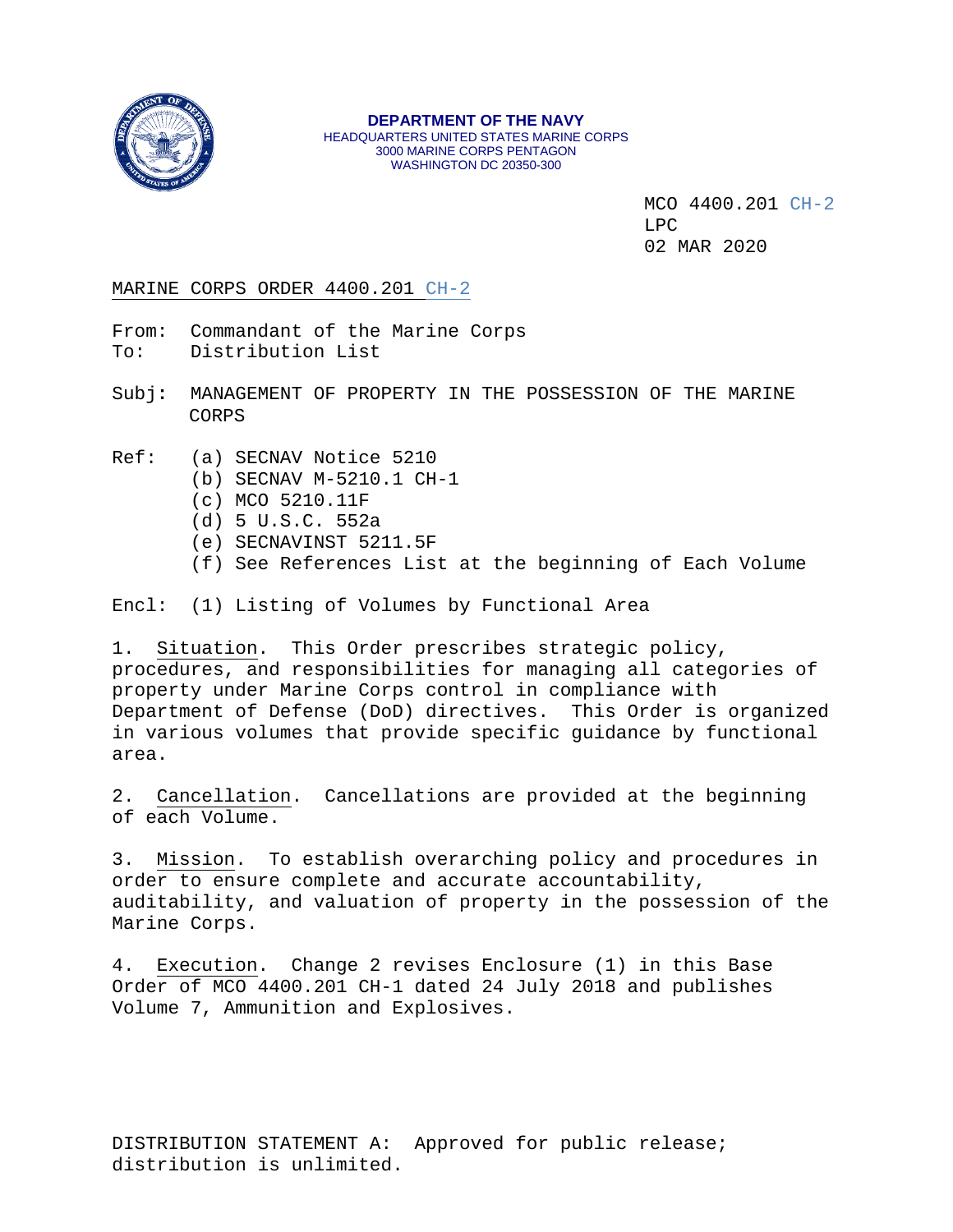### 5. Administration and Logistics

 a. This Base Order contains administrative changes and publishes Volume 7, Ammunition and Explosives. Recommendations concerning the contents of this Order are invited and should be submitted to the Assistant Deputy Commandant, Installations and Logistics (LP) via the appropriate chain of command.

 b. Records Management. Records created as a result of this Order shall be managed according to National Archives and Records Administration (NARA) approved dispositions per reference (a) and (b) to ensure proper maintenance, use, accessibility and preservation, regardless of format or medium. Refer to reference (c) for Marine Corps records management policy and procedures.

 c. Privacy Act. Any misuse or unauthorized disclosure of Personally Identifiable Information (PII) may result in both civil and criminal penalties. The Department of the Navy (DON) recognizes that the privacy of an individual is a personal and fundamental right that shall be respected and protected. The DON's need to collect, use, maintain, or disseminate PII about individuals for purposes of discharging its statutory responsibilities will be balanced against the individuals' right to be protected against unwarranted invasion of privacy. All collection, use, maintenance, or dissemination of PII will be in accordance with the Privacy Act of 1974, as amended (reference (d) and implemented per reference (e).

## 6. Command and Signal

 a. Command. This Order is applicable to the Marine Corps Total Force.

b. Signal. This Order is effective the date signed.

CHIAROT**TI** Deputy Commandant for Installations and Logistics

DISTRIBUTION: PCN 10202047502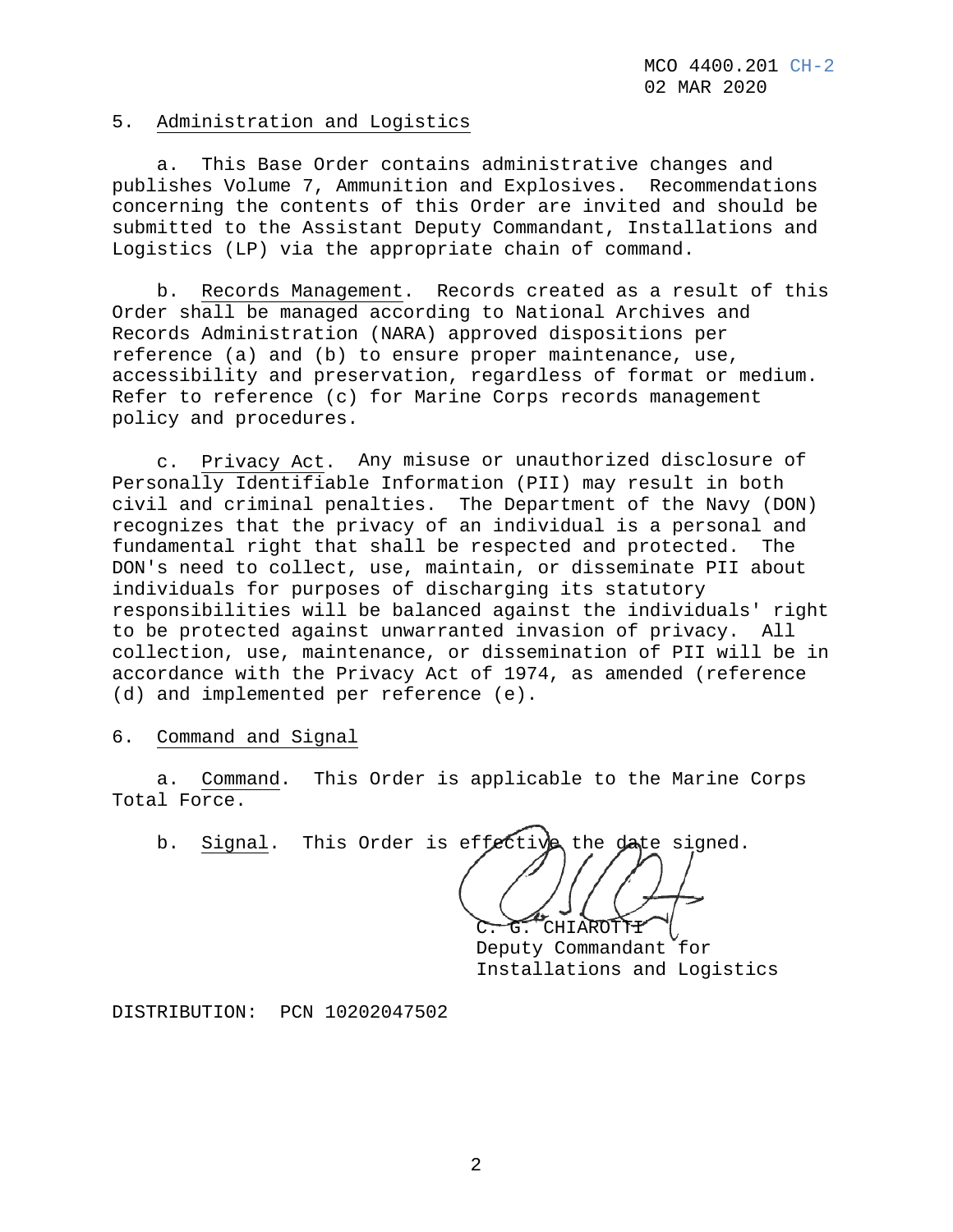| <b>VOLUME</b>  | <b>TITLE</b>                                          |
|----------------|-------------------------------------------------------|
| 1              | Accountability and Responsibility                     |
| $\overline{2}$ | DoDAAC Management                                     |
| 3              | Retail Supply Management                              |
| $\overline{4}$ | Physical Inventory Control Program (PICP)             |
| 5              | Requesting Supplies and Services                      |
| 6              | Dispositions, Exchanges, and Returns of Marine Corps  |
|                | Property                                              |
| 7              | Arms, Ammunition and Explosives (AA&E)                |
| 8              | Intermediate-Level Supply Management                  |
| 9              | Enterprise Inventory Control                          |
| 10             | Furnishing Government Property to External            |
|                | Organizations                                         |
| 11             | Supply Data Management                                |
| 12             | Marine Corps Class VIII Management and Sustainment    |
| 13             | Individual Clothing, Flags, Personal Effects, and the |
|                | Consolidated Storage Program                          |
| 14             | Preservation, Packaging and Packing (P3)              |
| 15             | Garrison Property and Garrison Mobile Equipment       |
| 16             | Financial Treatment and Reporting of Property         |
| 17             | Financial Liability Investigation of Property Loss    |
|                | (FLIPL)                                               |
|                | Acronyms                                              |
|                | Glossary                                              |

# **Listing of Volumes by Functional Area**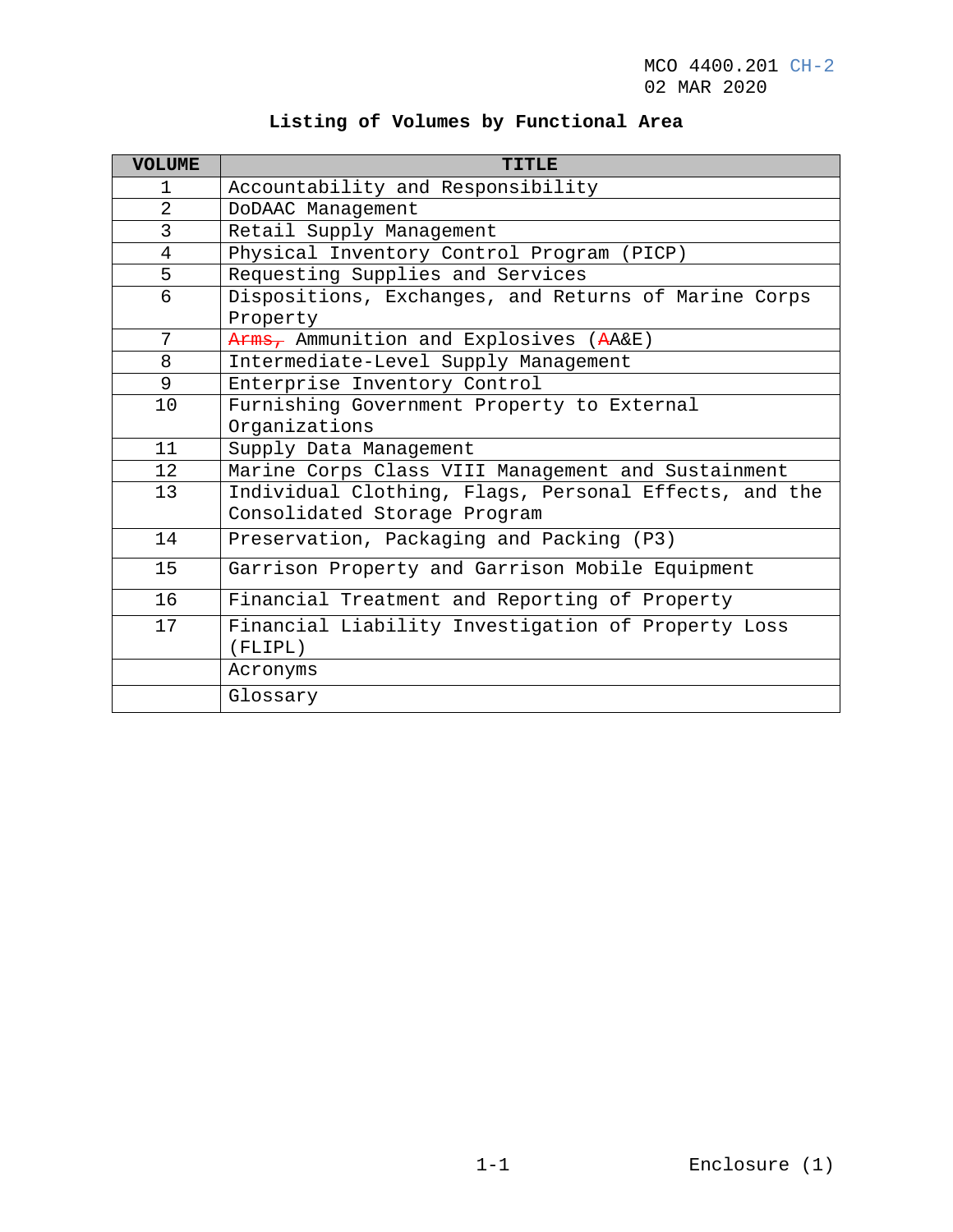

**DEPARTMENT OF THE NAVY** HEADQUARTERS UNITED STATES MARINE CORPS 3000 MARINE CORPS PENTAGON WASHINGTON DC 20350-3000

> MCO 4400.201 CH-1  $LPC$ 24 JUL 2018

MARINE CORPS ORDER 4400.201 CH-1

- From: Commandant of the Marine Corps To: Distribution List
- Subj**:** MANAGEMENT OF PROPERTY IN THE POSSESSION OF THE MARINE CORPS
- Ref: (a) SECNAV Notice 5210
	- (b) SECNAV  $M-5210.21$
	- (c) MCO 5210.11F
	- $(d\mathbf{b})$  5 U.S.C. 552a
	- (ee) SECNAVINST 5211.5E
	- (fd) See References List at the Beginning of Each Volume

Encl: (1) Listing of Volumes by Functional Area

1. Situation. This Order prescribes strategic policy, procedures, and responsibilities for managing all categories of property under Marine Corps control in compliance with Department of Defense (DoD) directives. This Order is organized in various Volumes that provide specific guidance by functional area.

2. Cancellation. Cancellations are provided at the beginning of each Volume.

3. Mission. To establish overarching policy and procedures in order to ensure complete and accurate accountability, auditability, and valuation of property in the possession of the Marine Corps.

4. Execution. Administrative changes are as follows: Replace enclosure (1) in the Base Order of MCO 4400.201 dated 3 November 2016 with the updated enclosure (1).

DISTRIBUTION STATEMENT A: Approved for public release; distribution is unlimited.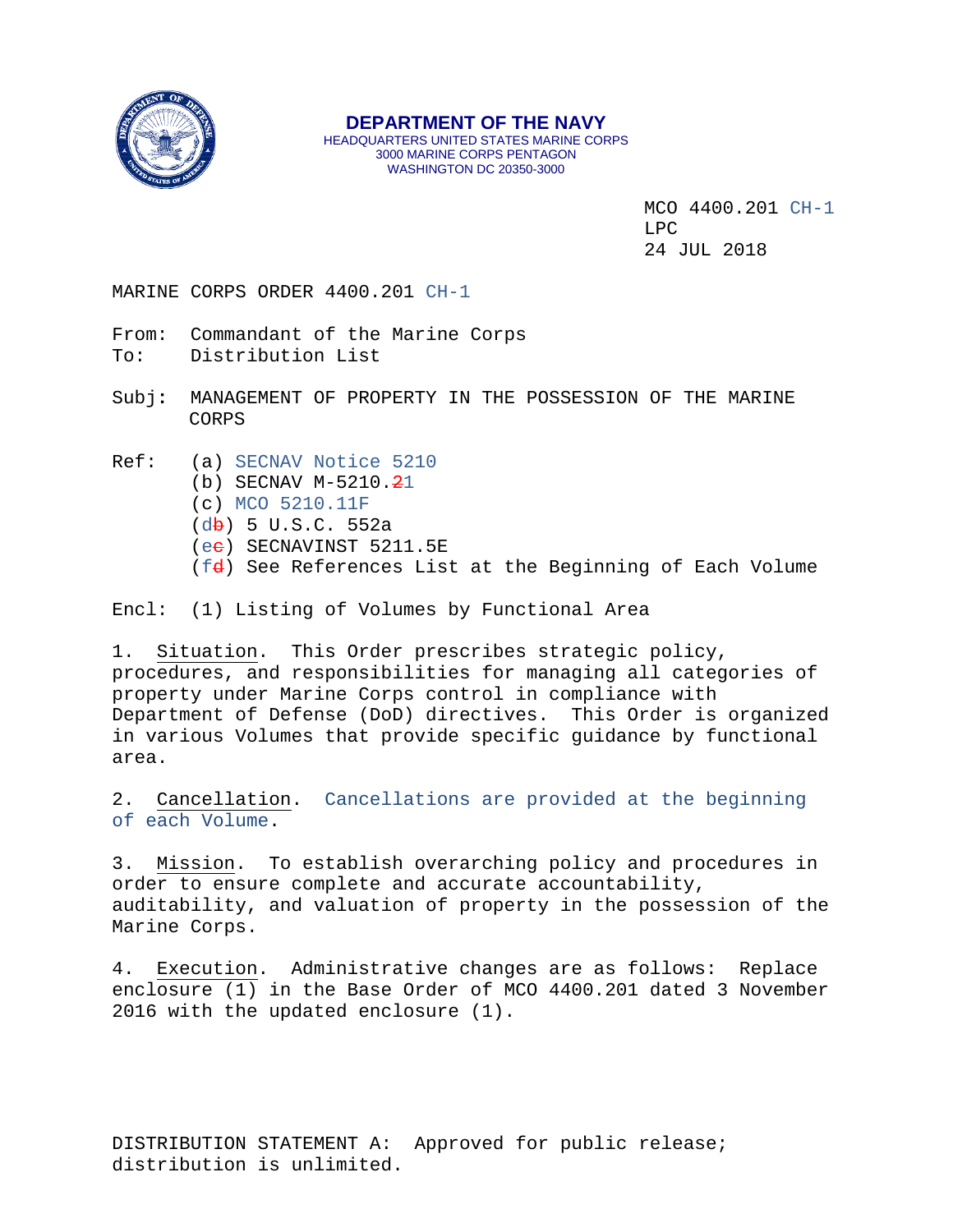### 5. Administration and Logistics

 a. This Base Order contains administrative changes. Recommendations concerning the contents of this Order are invited and should be submitted to the Assistant Deputy Commandant, Installations and Logistics (LP) via the appropriate chain of command.

 b. Records Management. Records created as a result of this Order shall be managed according to National Archives and Records Administration (NARA) approved dispositions per references (a) and (b) to ensure proper maintenance, use, accessibility and preservation, regardless of format or medium. Refer to reference (c) for Marine Corps records management policy and procedures.

 c. Privacy Act. Any misuse or unauthorized disclosure of Personally Identifiable Information (PII) may result in both civil and criminal penalties. The Department of the Navy (DON) recognizes that the privacy of an individual is a personal and fundamental right that shall be respected and protected. The DON's need to collect, use, maintain, or disseminate PII about individuals for purposes of discharging its statutory responsibilities will be balanced against the individuals' right to be protected against unwarranted invasion of privacy. All collection, use, maintenance, or dissemination of PII will be in accordance with the Privacy Act of 1974, as amended (reference  $(\frac{bd}{cd})$  and implemented per reference  $(ee)$ .

6. Command and Signal

 a. Command. This Order is applicable to the Marine Corps Total Force.

b. Signal. This Order is effective the date signed.

B. H. WOOD

Assistant Deputy Commandant, Installations and Logistics

Distribution: PCN 10202047501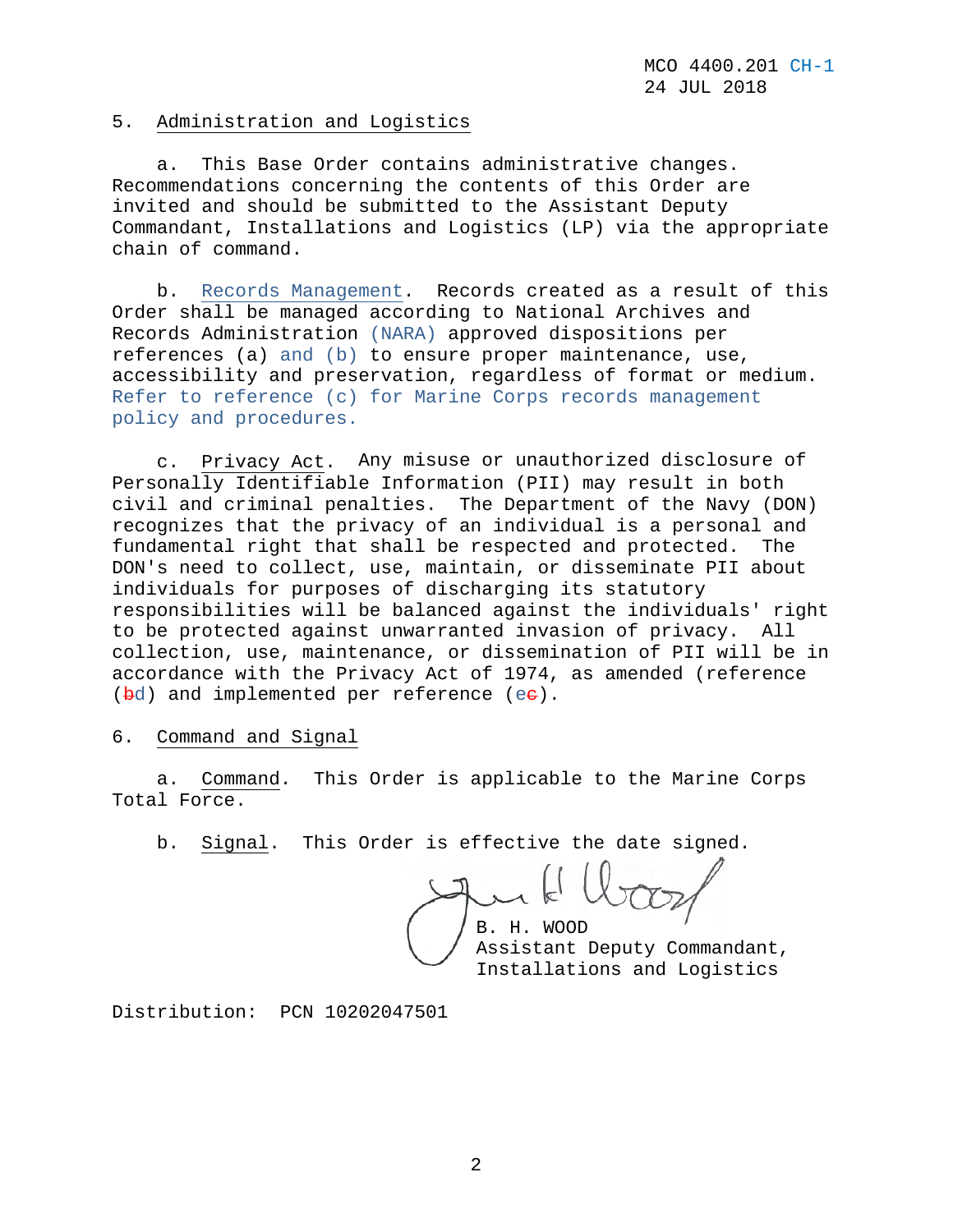|  |  |  |  | Listing of Volumes by Functional Area |  |  |
|--|--|--|--|---------------------------------------|--|--|
|--|--|--|--|---------------------------------------|--|--|

| <b>VOLUME</b>  | <b>TITLE</b>                                          |
|----------------|-------------------------------------------------------|
| 1              | Accountability and Responsibility                     |
| $\overline{2}$ | Department of Defense Activity Address Code (DoDAAC)  |
|                | Management                                            |
| 3              | Retail Supply Management                              |
| 4              | Physical Inventory Control Program (PICP)             |
| 5              | Requisitioning-Requesting Supplies and Services       |
| 6              | Dispositions, Exchanges, and Returns of Marine Corps  |
|                | Property                                              |
| 7              | Arms, Ammunition and Explosives (AA&E)                |
| 8              | Stock Positioning Intermediate-Level Supply           |
|                | Management                                            |
| 9              | Wholesale Supply Management Enterprise Inventory      |
|                | Control                                               |
| 10             | Furnishing Government Property to External            |
|                | Organizations                                         |
| 11             | Supply Data Management                                |
| 12             | Marine Corps Class VIII Management and Sustainment    |
| 13             | Individual Clothing, Flags, Personal Effects, and the |
|                | Consolidated Storage Program                          |
| 14             | Preservation, Packaging and Packing (P3)              |
| 15             | Garrison Property and Garrison Mobile Equipment       |
| 16             | Financial Treatment and Reporting of Property         |
| 17             | Financial Liability Investigation of Property Loss    |
|                | (FLIPL)                                               |
|                | Acronyms                                              |
|                | Glossary                                              |
|                |                                                       |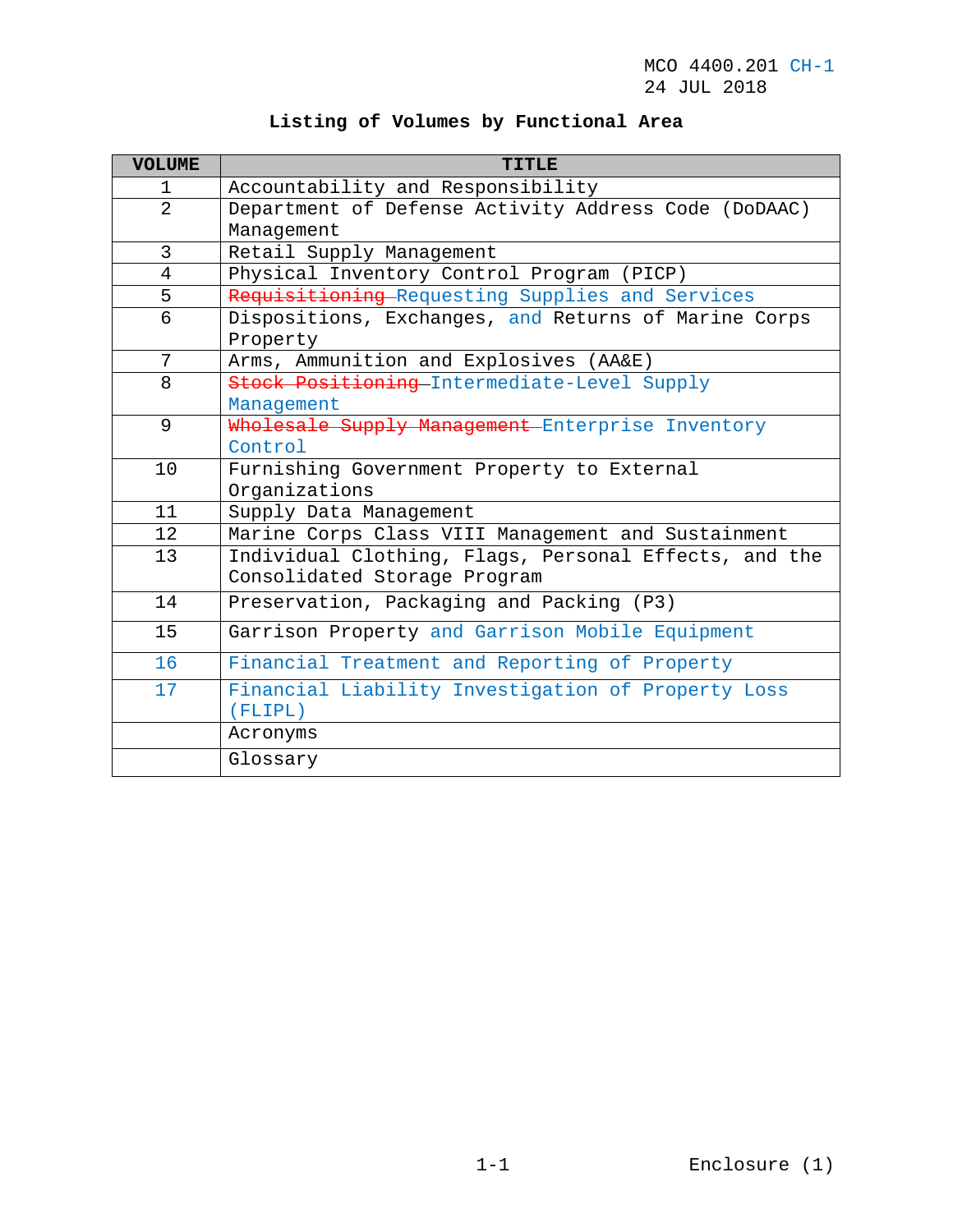

#### **DEPARTMENT OF THE NAVY** HEADQUARTERS UNITED STATES MARINE CORPS 3000 MARINE CORPS PENTAGON WASHINGTON DC 20350-3000

MCO 4400.201  $LPC$ 13 JUN 2016

#### MARINE CORPS ORDER 4400.201

From: Commandant of the Marine Corps<br>To: Distribution List Distribution List

Subj**:** MANAGEMENT OF PROPERTY IN THE POSSESSION OF THE MARINE CORPS

- Ref: (a) SECNAV M-5210.2
	- (b) 5 U.S.C. 552a
	- (c) SECNAVINST 5211.5E

See References List at the beginning of each volume

Encl: (1) Listing of Volumes by Functional Area

1. Situation. This Order prescribes strategic policy, procedures, and responsibilities for managing all categories of property under Marine Corps control in compliance with Department of Defense (DoD) directives. This Order is organized in various volumes that provide specific guidance by functional area.

2. Mission. To establish overarching policy and procedures in order to ensure complete and accurate accountability, auditability, and valuation of property in the possession of the Marine Corps.

- 3. Execution
	- a. Commander's Intent and Concept of Operations
		- (1) Commander's Intent

 (a) The strategic goal of this Order is to achieve full inventory accountability and visibility of property in accountable property systems of record, financial systems of record, and DoDcompliant procurement and requisitioning systems in accordance with<br>DoD requlations for resource management. This will be accomplished DoD regulations for resource management. through the implementation of improved policy, guidance, and integrated best business practices. The endstate will be achieved when reliable, complete, and accurate logistics, acquisition and finance authoritative data is available to verify the existence and completeness of property in the possession of the Marine Corps.

DISTRIBUTION STATEMENT A: Approved for public release; distribution is unlimited.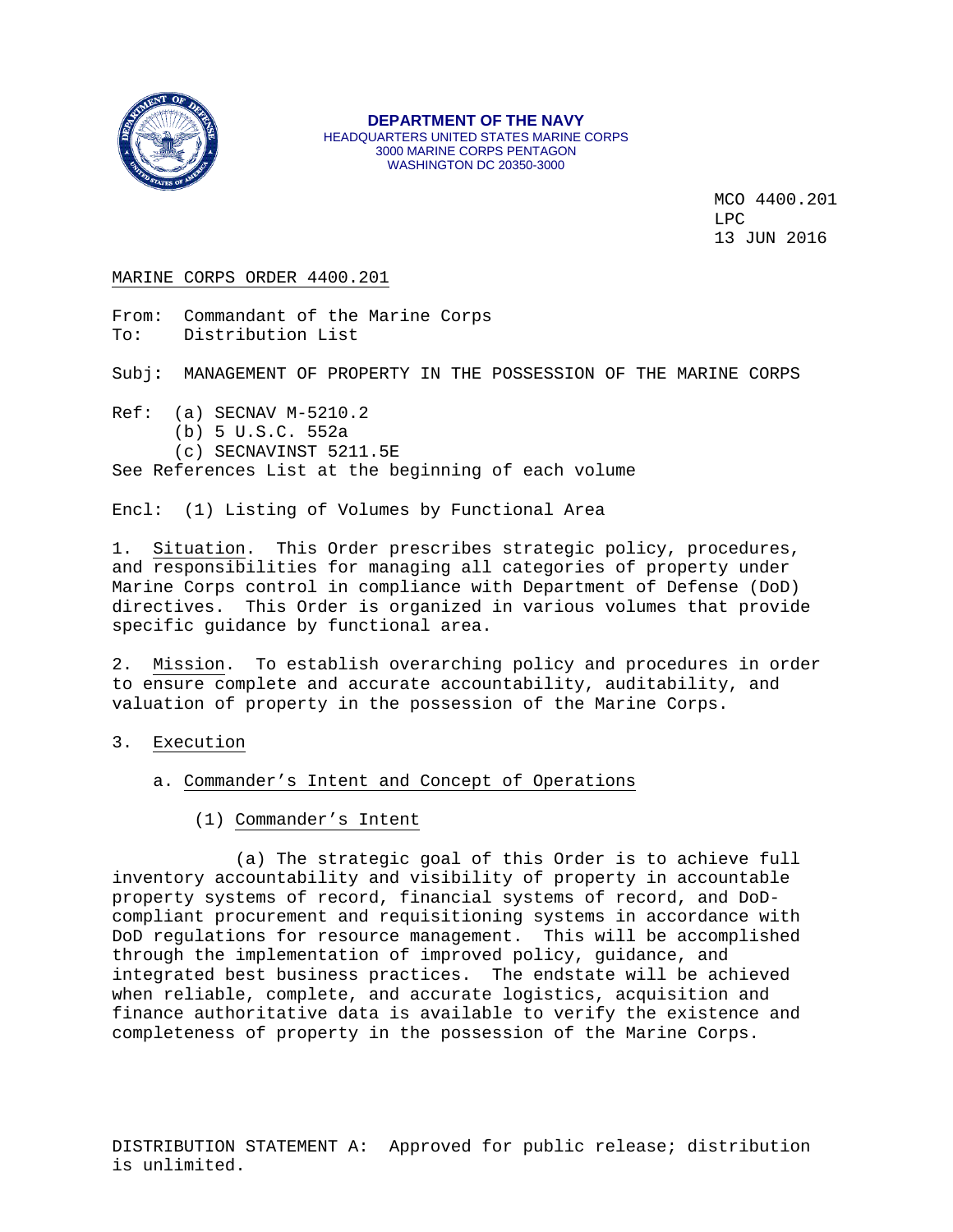(b) Commanders shall ensure that this Order is made available, understood, and followed by all personnel responsible for accounting, reporting and stewardship of property.

 (2) Concept of Operations. This Order is directive in nature and encompasses DoD-compliant principles and procedures for the management of property in the possession of the Marine Corps.

#### b. Subordinate Element Missions

(1) Deputy Commandant, Installations and Logistics (DC I&L)

 (a) Administer and maintain this Order consistent with current DoD policy.

 1. Update individual volumes by functional area as required.

 2. Each volume and chapter of this Order will be issued and updated independent of other volumes and chapters.

 (b) Monitor compliance with this directive and grant exceptions if required.

 (c) Maintain overall cognizance for execution of the policies identified within this Order.

(2) Deputy Commandants and Special Staff.

 (a) Support property management and accountability within the Marine Corps.

 (b) Ensure timely review and coordination of changes proposed to this Order.

 (3) Commanders, Marine Corps Forces (MARFORs) and Supporting Establishment

 (a) Ensure compliance with the policies and procedures prescribed in this Order.

 (b) Ensure timely review and coordination of changes proposed to this Order.

#### 4. Administration and Logistics

 a. Records created as a result of this Order shall be managed according to National Archives and Records Administration approved dispositions per references (a) to ensure proper maintenance, use, accessibility and preservation, regardless of format or medium.

2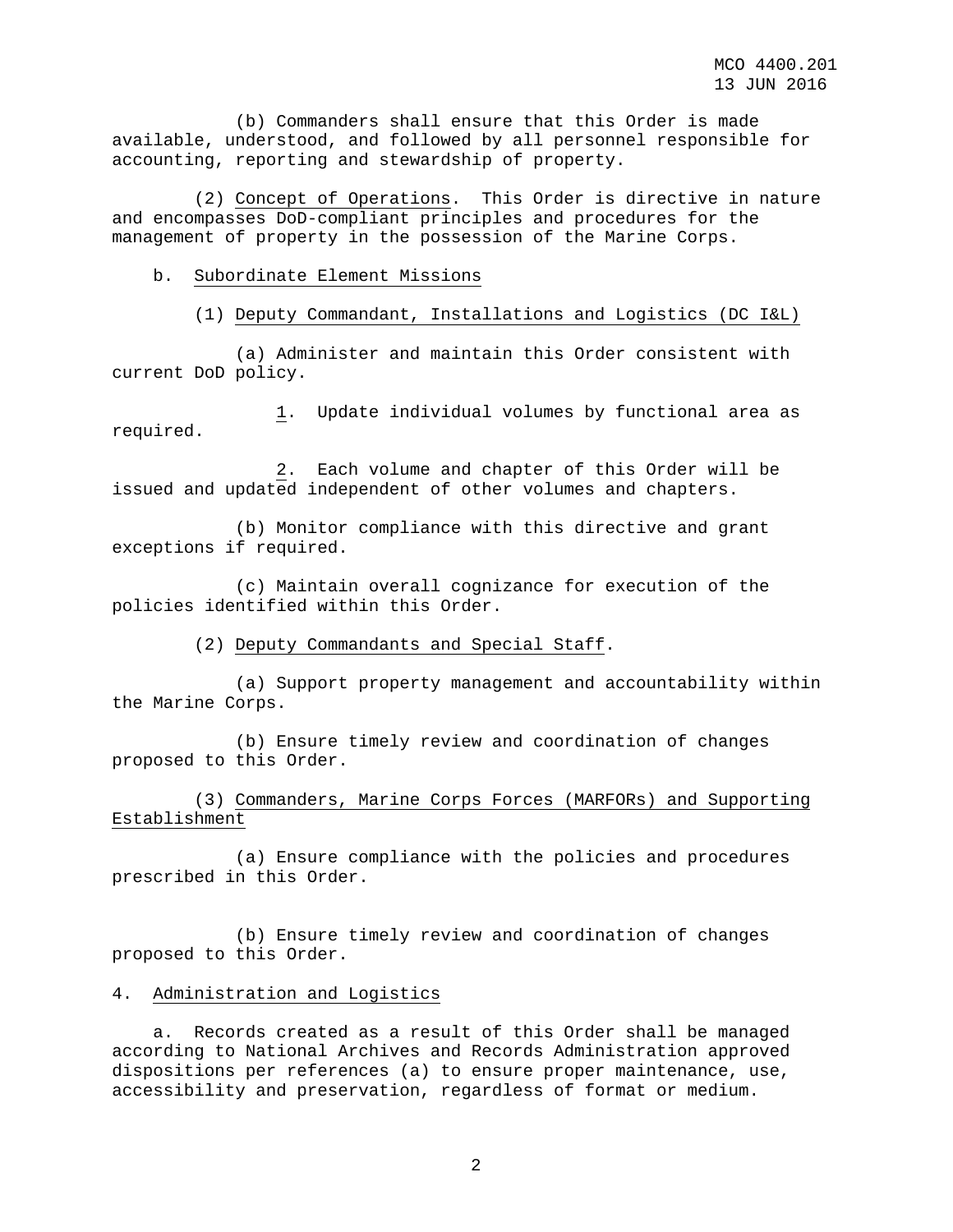MCO 4400.201 13 JUN 2016

 b. Privacy Act. Any misuse or unauthorized disclosure of Personally Identifiable Information (PII) may result in both civil and criminal penalties. The DON recognizes that the privacy of an individual is a personal and fundamental right that shall be respected and protected. The DON's need to collect, use, maintain, or disseminate PII about individuals for purposes of discharging its statutory responsibilities will be balanced against the individuals' right to be protected against unwarranted invasion of privacy. All collection, use, maintenance, or dissemination of PII will be in accordance with the Privacy Act of 1974, as amended (reference (b)) and implemented per reference (c).

 c. Recommendations concerning the contents of this Order are invited and should be submitted to the Assistant Deputy Commandant, Installations and Logistics (LP) via the appropriate chain of command.

 d. The official and current version of this Order will be posted to Marine Corps Publications Electronic Library (MCPEL) [http://www.marines.mil/News/Publications/ELECTRONICLIBRARY.aspx.](http://www.marines.mil/News/Publications/ELECTRONICLIBRARY.aspx)

5. Command and Signal

 a. Command. This Order is applicable to the Marine Corps Total Force and includes government-furnished property (GFP) in the possession of contractors.

b. Signal. This Order is effective the date signed.

mun Va

M. G. DANA Deputy Commandant for Installations and Logistics

DISTRIBUTION: PCN 10202047500